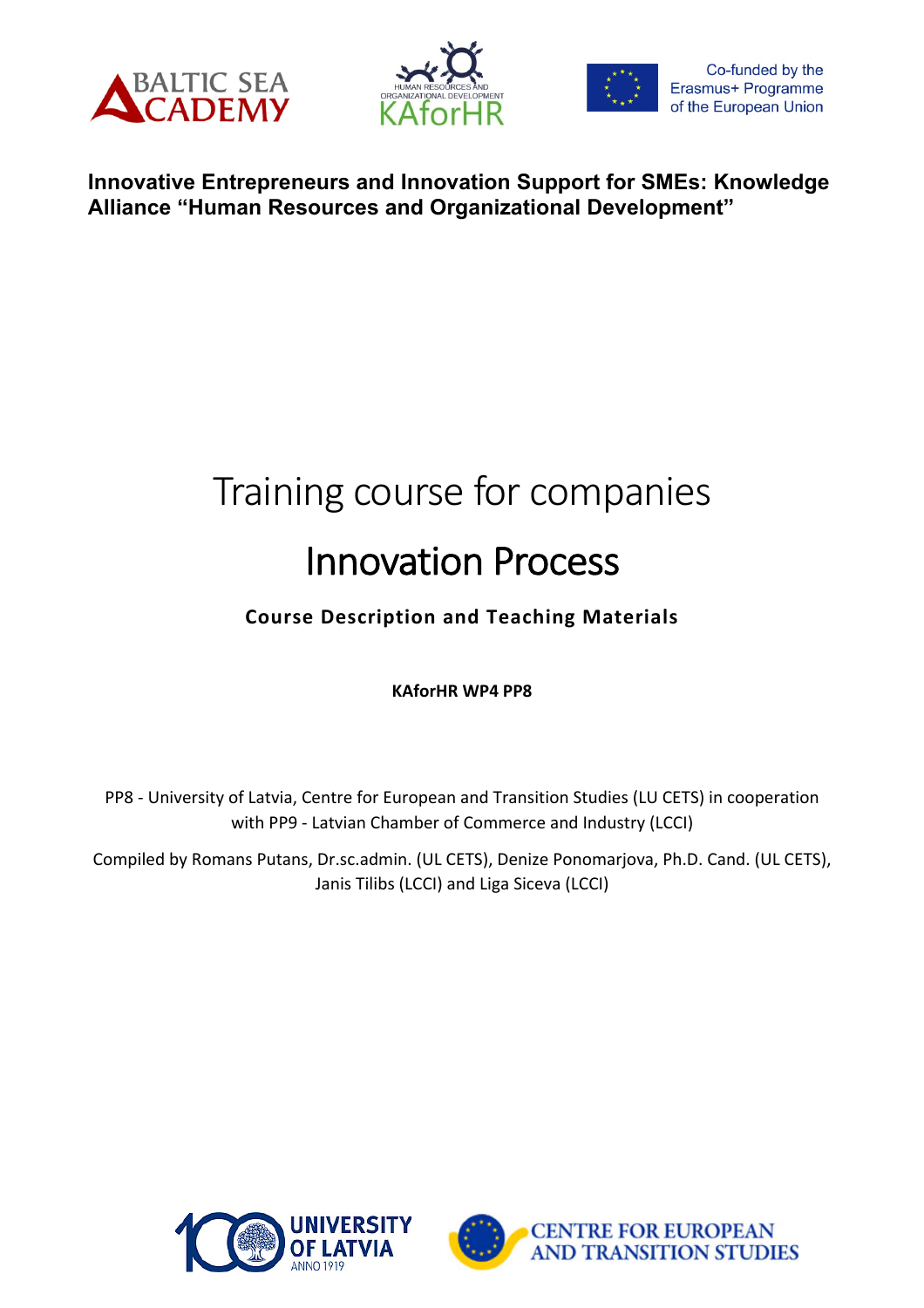# **Course Description for further training - Innovation Processes.**

| <b>Course code</b>                                            | <b>CETS 005</b>                                                                                                                                                                                                                                                                                                                                                                                                                                                                                                                                                                                                                        |                                          |                                |                    |  |  |
|---------------------------------------------------------------|----------------------------------------------------------------------------------------------------------------------------------------------------------------------------------------------------------------------------------------------------------------------------------------------------------------------------------------------------------------------------------------------------------------------------------------------------------------------------------------------------------------------------------------------------------------------------------------------------------------------------------------|------------------------------------------|--------------------------------|--------------------|--|--|
| <b>Faculty</b>                                                | Centre for European and Transition Studies, University of Latvia                                                                                                                                                                                                                                                                                                                                                                                                                                                                                                                                                                       |                                          |                                |                    |  |  |
| <b>Field of</b><br>Science:                                   | Economics and Entrepreneurship                                                                                                                                                                                                                                                                                                                                                                                                                                                                                                                                                                                                         |                                          |                                |                    |  |  |
| <b>Target</b><br><b>Audience:</b>                             | The course is designed as the training and targeted towards entrepreneurs and<br>managers from SMEs – mostly for the middle and upper management<br>representatives and HR managers and experts.                                                                                                                                                                                                                                                                                                                                                                                                                                       |                                          |                                |                    |  |  |
| <b>Credit points</b>                                          | Compared to 2 Latvian credits (3 ECTS)                                                                                                                                                                                                                                                                                                                                                                                                                                                                                                                                                                                                 |                                          |                                |                    |  |  |
| Number of<br>classes                                          | <b>Total Contact</b>                                                                                                                                                                                                                                                                                                                                                                                                                                                                                                                                                                                                                   | Lectures, Seminars                       | Guided practical<br>experience | Individual studies |  |  |
| (ac.hours)                                                    | 24                                                                                                                                                                                                                                                                                                                                                                                                                                                                                                                                                                                                                                     | 8                                        | 16                             | 48                 |  |  |
| Course<br>annotation                                          | The study course is developed within the framework of the Erasmus+ Project<br>"Innovative Entrepreneurs and Innovation Support for SMEs: Knowledge<br>"Human<br>Resources<br>Organizational<br>Alliance<br>and<br>Development"<br>(https://www.lu.lv/cets/research/euproject/kaforhr/).<br>The course is designed as the training and targeted towards entrepreneurs and<br>managers from SMEs – mostly for the middle and upper management<br>representatives and HR managers and experts.<br>Implementing principle: The course is conducted according to the KAIN concept<br>- Knowledge Acquisition according to Individual Needs. |                                          |                                |                    |  |  |
| Course<br>objective:                                          | The training course aims to provide its participants with the set of theoretical<br>and practical knowledge of current trends and skills in Innovation Process<br>conduction with the focus on HR management (Talent management) for<br>sustainable performance and succession of SME's management.                                                                                                                                                                                                                                                                                                                                    |                                          |                                |                    |  |  |
| <b>Prerequisites:</b>                                         | Basics of human resources management                                                                                                                                                                                                                                                                                                                                                                                                                                                                                                                                                                                                   |                                          |                                |                    |  |  |
| <b>Requirements</b><br>for obtaining<br>passing the<br>course | Participation in lectures - 75%<br>Participation in seminars - 75%<br>Midterm knowledge check - written unassisted work (at least 60% result)<br><b>Assessment Criteria</b><br>1. Activity in seminars $+$ Home assignments $-30\%$<br>2. Case study analysis and Presentation $-30\%$<br>3. Exam $-40\%$                                                                                                                                                                                                                                                                                                                              |                                          |                                |                    |  |  |
| Final<br>examination:                                         |                                                                                                                                                                                                                                                                                                                                                                                                                                                                                                                                                                                                                                        | Written <i>closed-book</i> exam (online) |                                |                    |  |  |
| Participants'<br>independent<br>work and tasks:               |                                                                                                                                                                                                                                                                                                                                                                                                                                                                                                                                                                                                                                        | Home assignments, case studies.          |                                |                    |  |  |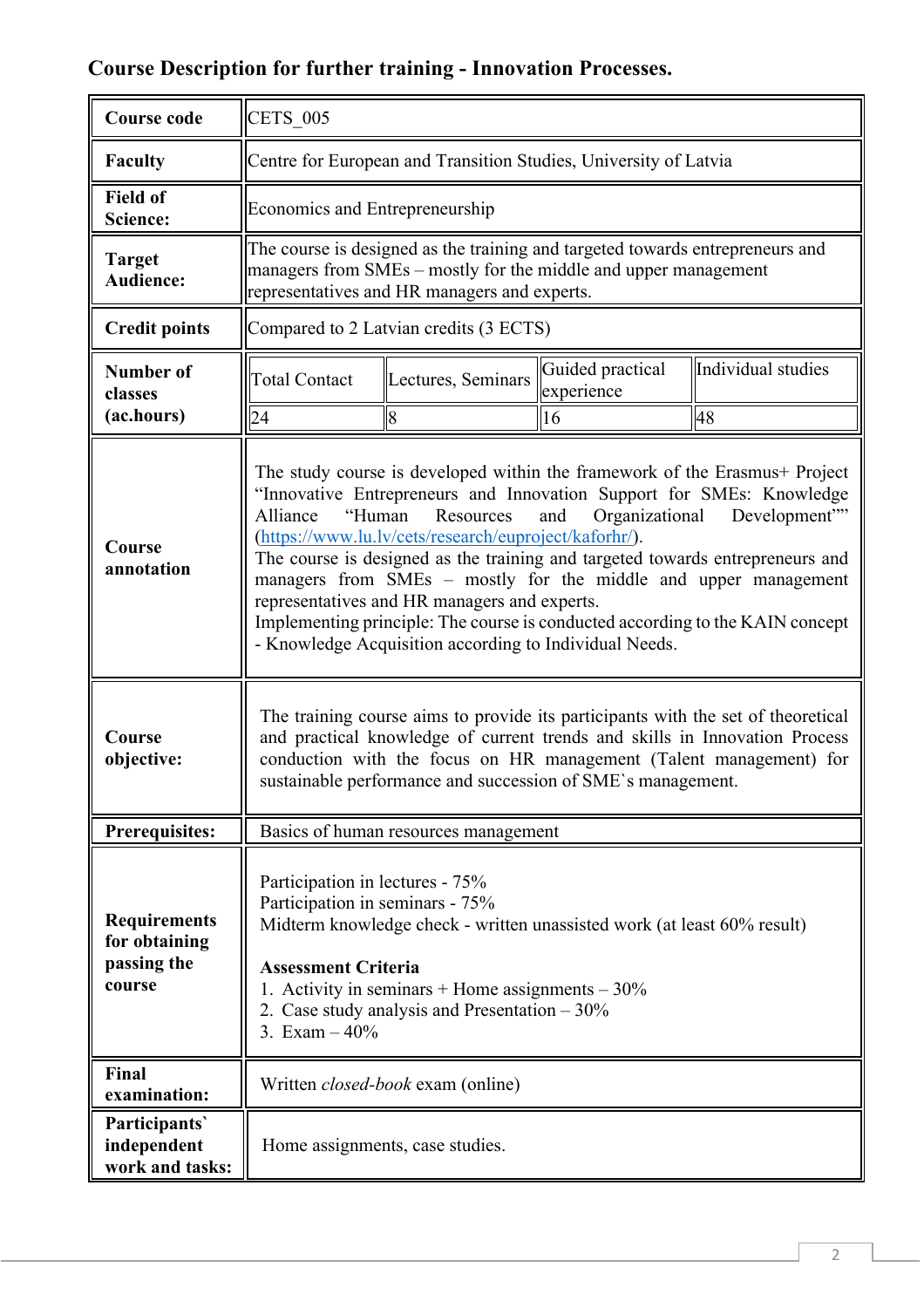| <b>Required</b><br><b>Reading:</b>         | 1. Drucker P., Innovation and Entrepreneurship, Routledge, 2015, pp.3-10.<br>2. Shlomo Maital, Seshadri D.V.R. Innovation management: strategies, concepts<br>for<br>growth<br>tools<br>and<br>and<br>profit,<br>Response Books, 2007, pp.402-510.<br>3. Bean R., Radford R. Business of Innovation: Managing the Corporate<br>Imagination for Maximum Results, AMACOM Div American Mgmt Assn,<br>2001, pp.109-141.                                                                                                               |  |  |  |  |
|--------------------------------------------|-----------------------------------------------------------------------------------------------------------------------------------------------------------------------------------------------------------------------------------------------------------------------------------------------------------------------------------------------------------------------------------------------------------------------------------------------------------------------------------------------------------------------------------|--|--|--|--|
| <b>Additional</b><br>suggested<br>reading: | 4. Elias S., Origins of Human Innovation and Creativity, 2012<br>5. Juma C., Innovation and Its Enemies: Why People Resist New Technologies,<br>Oxford University Press, 2016<br>6. Fitzgerald E., Wankerl A., Schramm C. J. Inside Real Innovation: How the<br>Right Approach Can Move Ideas from R&D to Market and Get the Economy<br>Moving, $2010$<br>7. Muller C., Apple's Approach Towards Innovation and Creativity, 2011<br>8. Альтшуллер Г. Найти идею. Введение в ТРИЗ - теорию решения<br>изобретательских задач, 2017 |  |  |  |  |
| Other<br><b>Information</b><br>Sources:    | See in the detailed training description below and lecturers' materials.                                                                                                                                                                                                                                                                                                                                                                                                                                                          |  |  |  |  |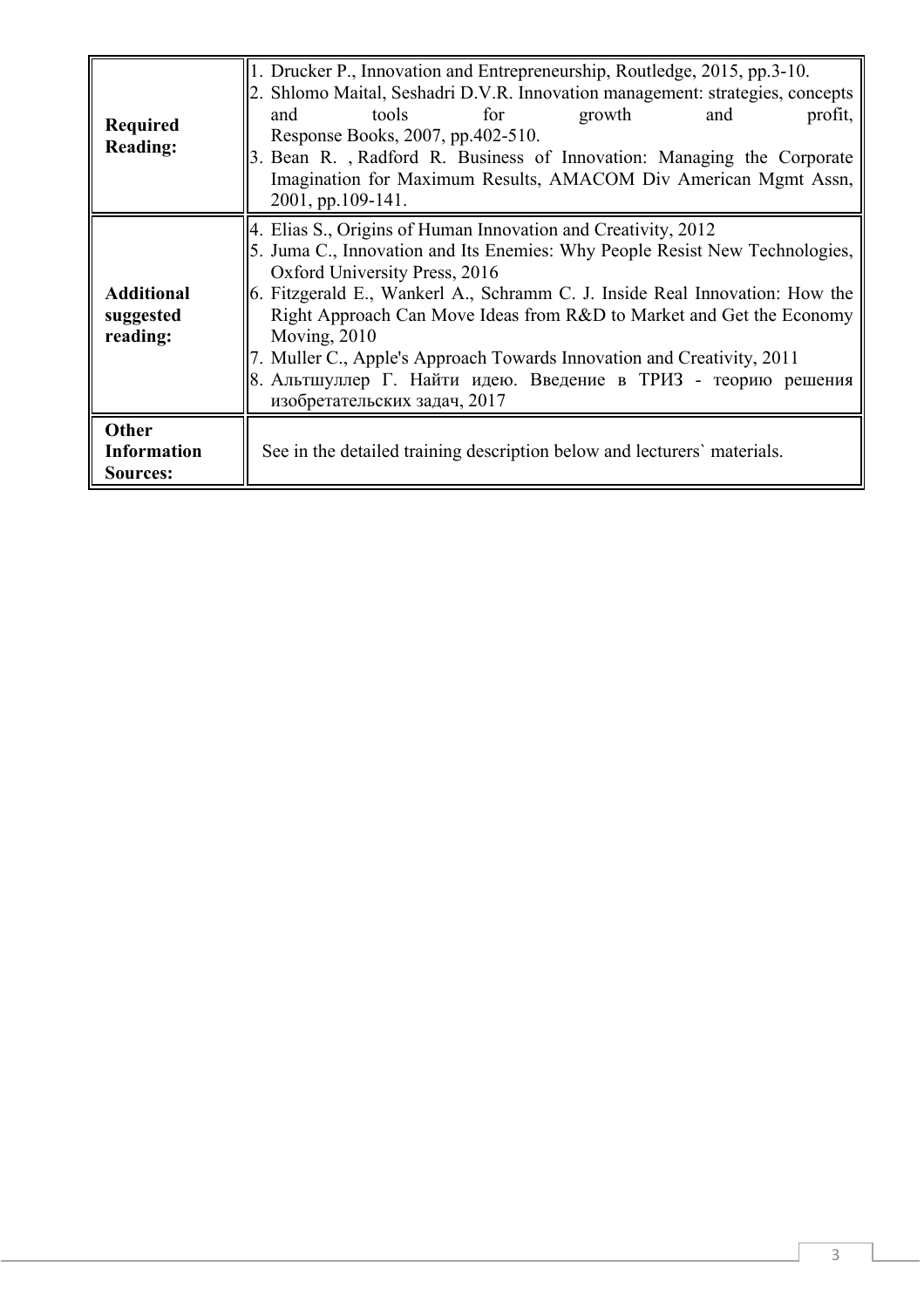| Topics outline of the study course:                                                                                                                                                                                                                                                                                                                                   |                                                                                                                                                                                                                                                                                                                                                                                   |                                            |                                               |                           |                                    |  |
|-----------------------------------------------------------------------------------------------------------------------------------------------------------------------------------------------------------------------------------------------------------------------------------------------------------------------------------------------------------------------|-----------------------------------------------------------------------------------------------------------------------------------------------------------------------------------------------------------------------------------------------------------------------------------------------------------------------------------------------------------------------------------|--------------------------------------------|-----------------------------------------------|---------------------------|------------------------------------|--|
| No.                                                                                                                                                                                                                                                                                                                                                                   | <b>Topic</b>                                                                                                                                                                                                                                                                                                                                                                      | <b>Type of</b><br>implementation           | Contact<br>ac.h.                              | Venue                     | <b>Individual</b><br>studies ac.h. |  |
|                                                                                                                                                                                                                                                                                                                                                                       | Workshop 1 - 8h (planned in September/October 2020)                                                                                                                                                                                                                                                                                                                               |                                            |                                               |                           |                                    |  |
| $\mathbf{1}$                                                                                                                                                                                                                                                                                                                                                          | 1. Organizational behaviour:<br>traditional and innovative<br>company<br>Skills in labour market – the<br>gap analyses (planned lecturer -<br>Dr.sc.admin. Romans Putans)<br>Innovation and creativity –<br>determinants of today's business<br>success. Traditional and<br>innovative company. (planned<br>lecturer - Mr. Vladimirs<br>Rojenko, Ph.D.cand.)                      | Lecture<br>Seminar<br>Practical experience | 1<br>$\mathbf{1}$<br>$\overline{2}$           | Class<br>Class<br>Company | 8                                  |  |
|                                                                                                                                                                                                                                                                                                                                                                       | Leadership                                                                                                                                                                                                                                                                                                                                                                        | Lecture                                    | 1                                             | Class                     |                                    |  |
| $\overline{2}$                                                                                                                                                                                                                                                                                                                                                        | <b>Company visit</b>                                                                                                                                                                                                                                                                                                                                                              | Seminar<br>Practical experience            | 1<br>$\overline{2}$                           | Class<br>Company          | 8                                  |  |
|                                                                                                                                                                                                                                                                                                                                                                       | Workshop 2 – 8h (preliminary November 2020)                                                                                                                                                                                                                                                                                                                                       |                                            |                                               |                           |                                    |  |
|                                                                                                                                                                                                                                                                                                                                                                       | Talents' place in HR                                                                                                                                                                                                                                                                                                                                                              |                                            |                                               |                           |                                    |  |
| 3                                                                                                                                                                                                                                                                                                                                                                     | management process<br>Skills in labour market – the<br>gap analyses. HR learning and<br>development. Future<br>competences. Learning abilities.<br>(planned lecturers – (planned<br>lecturer - Dr.sc.admin. Romans<br>Putans and Dr.sc.admin. Olga<br>Leontjeva).<br>People management for<br>fostering innovation. (planned<br>lecturer - Mr. Vladimirs<br>Rojenko, Ph.D.cand.). | Lecture<br>Seminar<br>Practical experience | 1<br>$\mathbf{1}$<br>$\overline{2}$           | Class<br>Class<br>Company | 8                                  |  |
| $\overline{4}$                                                                                                                                                                                                                                                                                                                                                        | <b>Current trends in personal</b><br>and professional self- and<br>personnel development -<br><b>Company visit - EiroPersonals</b><br>(TBC) or 4finance (TBC)                                                                                                                                                                                                                     | Lecture<br>Seminar<br>Practical experience | $\mathbf 1$<br>$\mathbf{1}$<br>$\overline{2}$ | Class<br>Class<br>Company | 8                                  |  |
| In between 2 <sup>nd</sup> and 3 <sup>rd</sup> workshop participants will work on their own individual company<br>projects identified during 1 <sup>st</sup> and 2 <sup>nd</sup> workshops and gained shared experience in companies'<br>visits. The results of the individual company projects will be presented by participants in the 3 <sup>rd</sup><br>workshop. |                                                                                                                                                                                                                                                                                                                                                                                   |                                            |                                               |                           |                                    |  |

**Workshop 3 – 8h** *(planned in April, 2020)*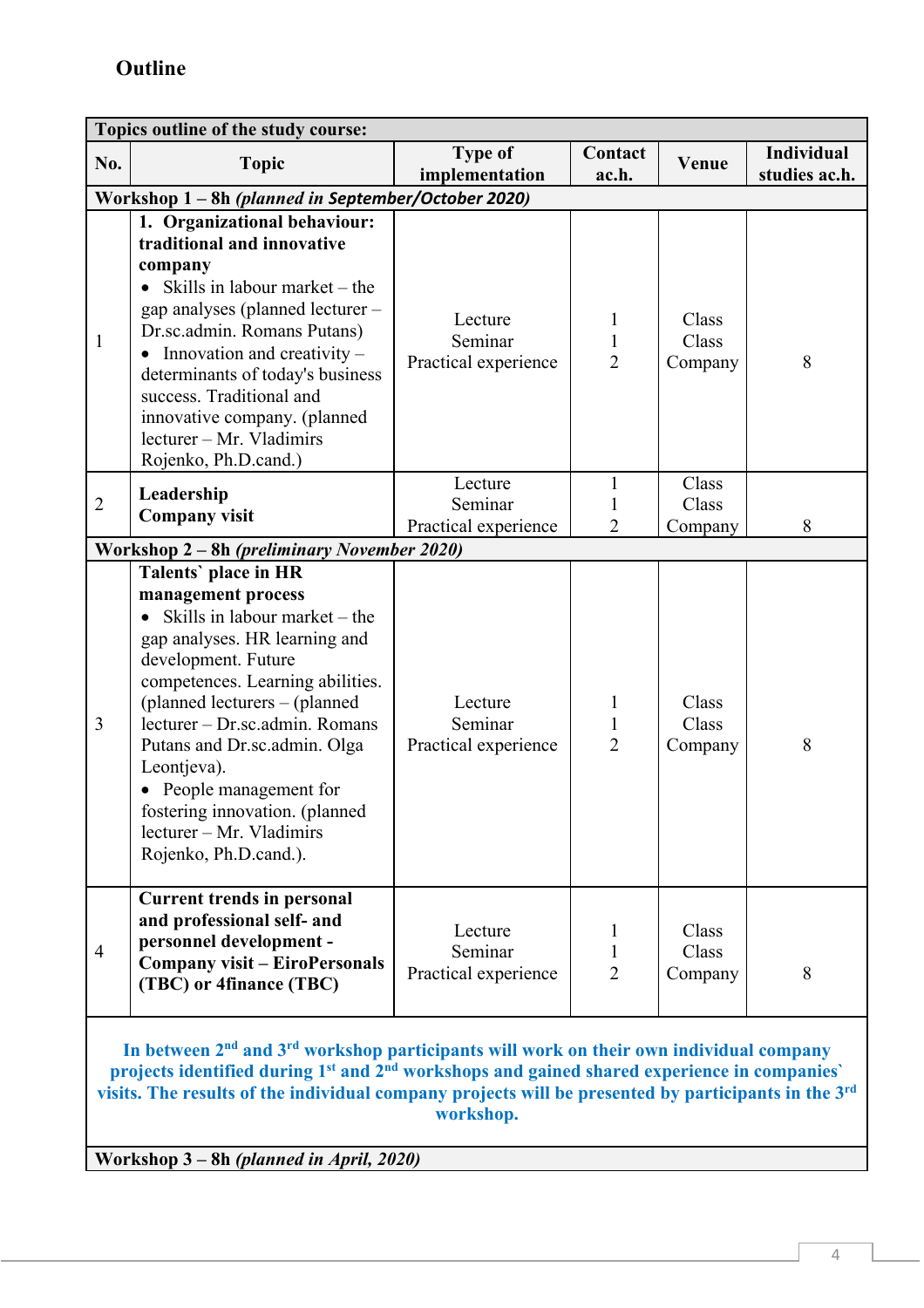| 5 | <b>Innovation and Invention.</b><br><b>Rewarding and Recognition.</b><br>planned lecturer - Mr. Vladimirs<br>Rojenko, Ph.D.cand. | Lecture<br>Seminar<br>Practical experience   | $\overline{2}$ | Class<br>Class<br>Company | 8  |
|---|----------------------------------------------------------------------------------------------------------------------------------|----------------------------------------------|----------------|---------------------------|----|
| 6 | Nonmonetary motivations to<br>ensure employees satisfaction<br>with workplace<br>Company visit – Draugiem<br>Group (TBC)         | Lecture<br>Seminar<br>Practical experience   | $\overline{2}$ | Class<br>Class<br>Company | 8  |
|   | Exam                                                                                                                             | Theoretical knowledge<br>Practical knowledge | 1,5<br>1,5     | Online                    |    |
|   |                                                                                                                                  | <b>TOTAL:</b>                                | 27             |                           | 48 |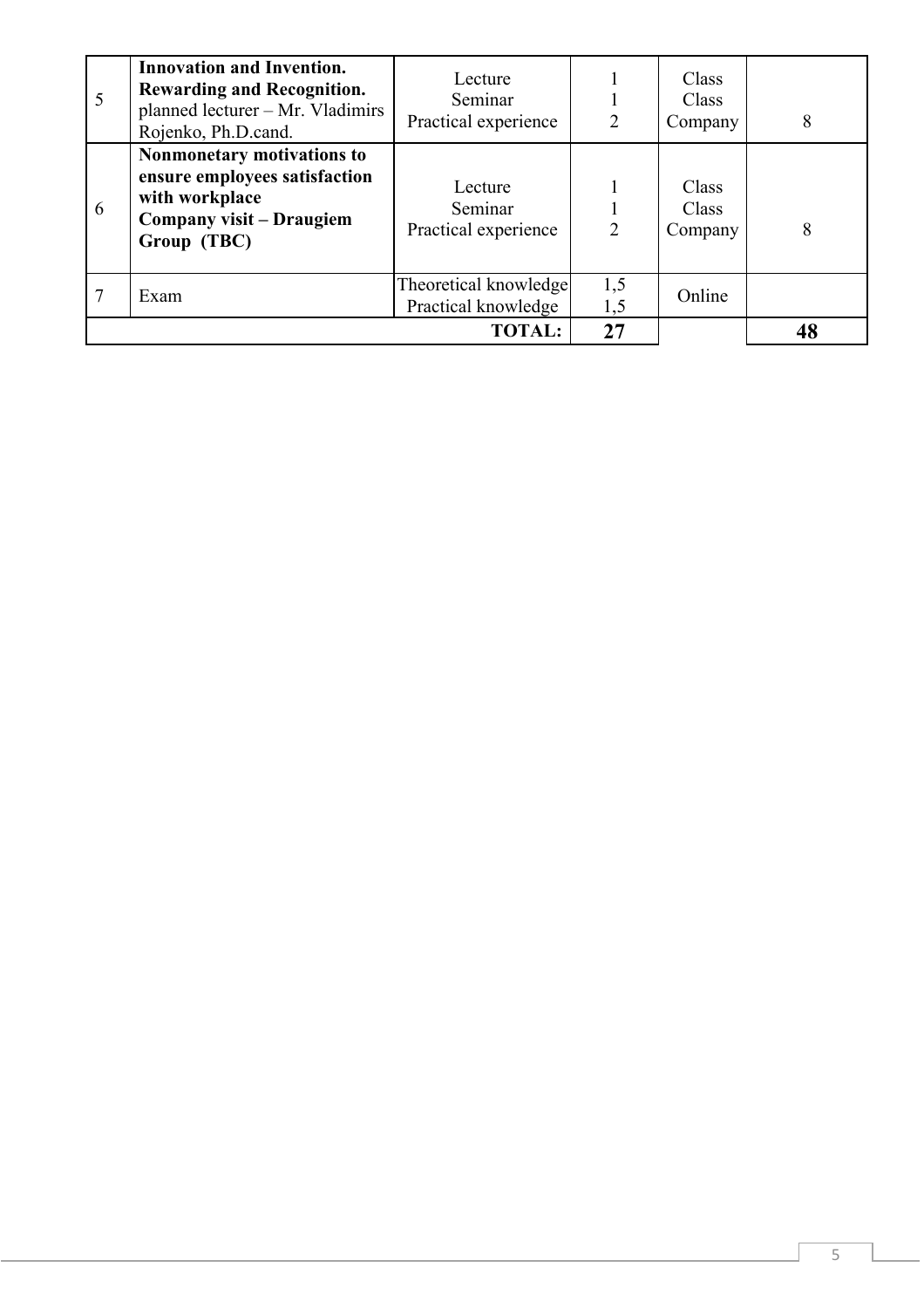**Detailed contents, topics, materials, cases, companies:**

# **Workshop 1 – 8h**

- **1. Organizational behaviour: traditional and innovative company**
- **1.1 Skills in labour market – the gap analyses (planned lecturer – Dr.sc.admin. Romans Putans)**

# **1.2 Innovation and creativity – determinants of today's business success. Traditional and innovative company. (planned lecturer – Mr. Vladimirs Rojenko, Ph.D.cand.)**

First classes of the training intends to introduce the participants tothe essence, connections and importance of innovation and creativity in today's business environment. During the lecture it is also intended to explore the differences between traditional and innovative entrepreneurship, the characteristics of an innovative company, the role of creativity in an innovative company, the role of creativity in promoting competitiveness, innovative entrepreneurship risks. Participants will be offered to complete a test to assess the organisational behaviour of the company.

#### **Main topics:**

- 1. What is innovation and creativity?
- 2. What links exist between these concepts?
- 3. Why is creativity and innovation important in today's business environment?
- 4. What is innovative and traditional entrepreneurship? How are they different?
- 5. What are the features of an innovative company?
- 6. What is the role of creativity in an innovative company?
- 7. The role of creativity in promoting company's competitiveness?
- 8. What are the risks of innovative entrepreneurship?
- 9. How to distinguish an innovative company (test)?

#### **Additional literature:**

- 1. European Central Bank. 2017. How does innovation lead to growth? European Central Bank homepage.
- 2. Nefiodow, L., Nefiodow, S. 2014. The Sixth Kondratieff. The Growth Engine of the 21st Century. In: Grinin, L.E., Devezas, T.C., Korotayev, A.V., ed. Kondratieff Waves. Juglar – Kuznets – Kondratieff. Yearbook. Volgograd: 'Uchitel'. 326-354.
- 3. Nunes, P., Breene, T., 19.07.2019. Jumping the S-Curve: Beat the Growth Cycle, Get on Top and Stay There [video]. From: Harward Business Review International Business homepage.
- 4. OECD. 2015. The Innovation Imperative: Contributing to Productivity, Growth and Well-Being, OECD Publishing, Paris, 15-66.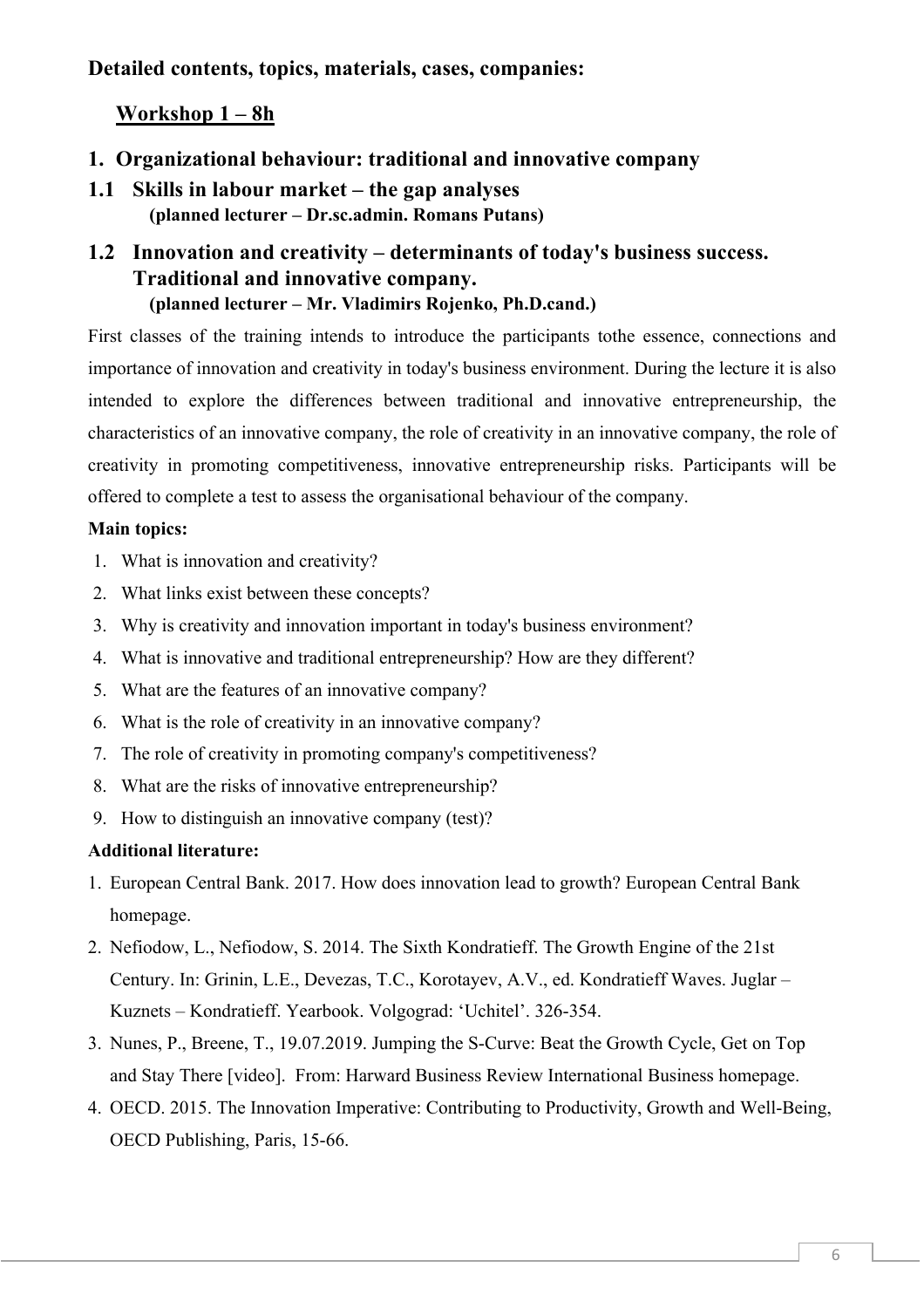- 5. OECD/Eurostat. 2018. Oslo Manual 2018: Guidelines for Collecting, Reporting and Using Data on Innovation, 4th Edition, The Measurement of Scientific, Technological and Innovation Activities, OECD Publishing, Paris/Eurostat, Luxembourg, 45-58.
- 6. Andersen, E.S. 2009. Schumpeter's Evolutionary Economics : A Theoretical, Historical and Statistical Analysis of the Engine of Capitalism. New York: Anthem Press, 144-154.
- 7. Ābeltiņa A. 2008. Inovācija XXI gadsimta fenomens. Rīga: SIA Biznesa augstskola Turība
- 8. Hargadon, A. 2015. Sustainable Innovation: Build Your Company's Capacity to Change the World, Stanford University Press, 1-55.
- 9. Bodell, L. 2016. Kill the Company: End the Status Quo, Start an Innovation Revolution, New York: Routledge, 10-19. [see materials ir e-studies!]
- 10. Kim, C.W., Mauborgne, R. 2005. Blue ocean strategy: how to create uncontested market space and make the competition irrelevant. Boston, USA: Harvard Business School.
- 11. Karsten, L. 2016. The Science of Innovation: A Comprehensive Approach for Innovation Management. Walter de Gruyter GmbH. 119-137.

#### **2. Leadership**

- 1.1. Case-study of KAforHR BestPractice TYKY maintaining the work ability and concept of work ability management
	- https://www.ilmarinen.fi/en/my-pension/rehabilitation/
	- https://www.ilmarinen.fi/en/my-pension/rehabilitation/rehabilitation-pays-off-even-for-theemployer/
	- https://www.keva.fi/en/pensions/diminished-work-ability/
	- https://www.elo.fi/employer/work-ability-management-services
- **3. Company visit – Leitners Ltd.**

# **Workshop 2 – 8h**

- 4. **Talents` place in HR management process**
	- **Skills in labour market – the gap analyses. HR learning and development. Future competences. Learning abilities. (planned lecturers – (planned lecturer – Dr.sc.admin. Romans Putans and Dr.sc.admin. Olga Leontjeva).**
	- **People management for fostering innovation. (planned lecturer – Mr. Vladimirs Rojenko, Ph.D.cand.).**

During the second part of the first workshop it is planned to examine the essence, significance and characteristics of people management for fostering innovation in organisations. The role of innovation leader, motivation, team spirit, smart recruitment, creativity and talent management in innovation development is explored.

#### **Main topics:**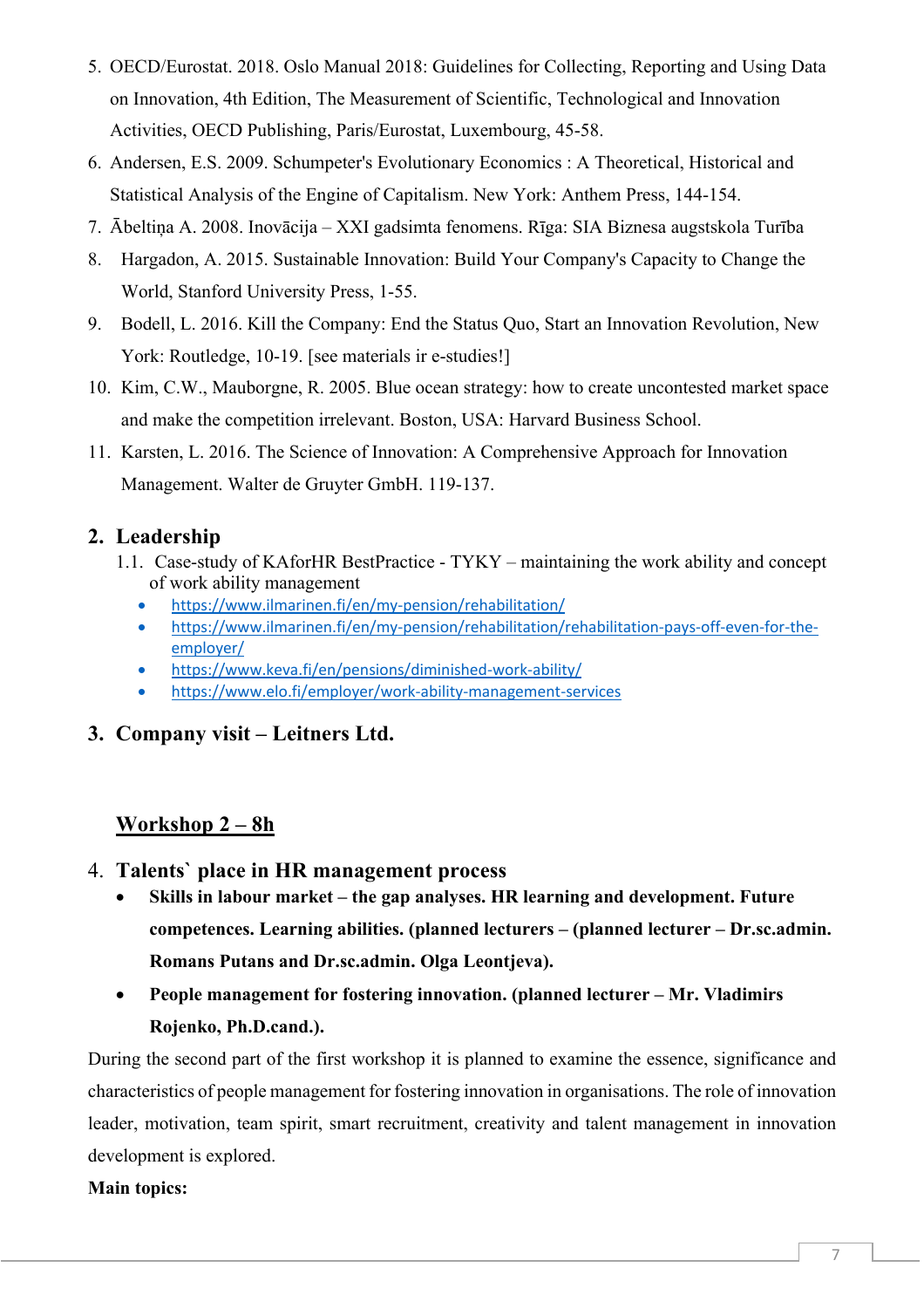- 1. What is people management for fostering innovations?
- 2. How should people be led to promote innovative development in organisations?
- 3. How are people's leadership principles transformed today?
- 4. What are the principles of people management for fostering innovations?

#### **Additional literature:**

- 1. Lapiņa, I., Maurāne, G., & Stariņeca, O. (2014). Human Resource Management Models: Aspects of Knowledge Management and Corporate Social Responsibility. Procedia - Social And Behavioral Sciences, 110 (The 2nd International Scientific conference)
- 2. Castro, C. L., Kuvaas, B., Hayton, J. (Eds.). 2011. Global human resource management casebook. ProQuest Ebook Central. 3-44.
- 3. Peacock, M. J. 2017. The human resource professional's guide to change management: Practical tools and techniques to enact meaningful and lasting organizational change. ProQuest Ebook Central. 1-81.
- 4. Owens, D. A. 2011. Creative people must be stopped: 6 ways we kill innovation (without even trying). John Wiley & Sons, Incorporated. 25-95.

# **5. Current trends in personal and professional self- and personnel development - Company visit – EiroPersonals (TBC)**

**In between 2nd and 3rd workshop participants will work on their own individual company projects identified during 1st and 2nd workshops and gained shared experience in companies` visits. The results of the individual company projects will be presented by participants in the 3rd workshop.**

# **Workshop 3 – 8h**

#### **6. Innovation and Invention. Rewarding and Recognition.**

The third workshop of the training provides an overview of the principles, advantages and disadvantages of the most common innovation and invention support structures (business incubators, innovation centers, technology centers, etc.). Practical examples of the use of innovation and invention support structures for real innovative business development will be considered.

#### **Main topics:**

- 1. What are innovation and invention support structures?
- 2. What kind of innovation and invention support structures exist?
- 3. What are the operating principles of innovation and innovation support structures?